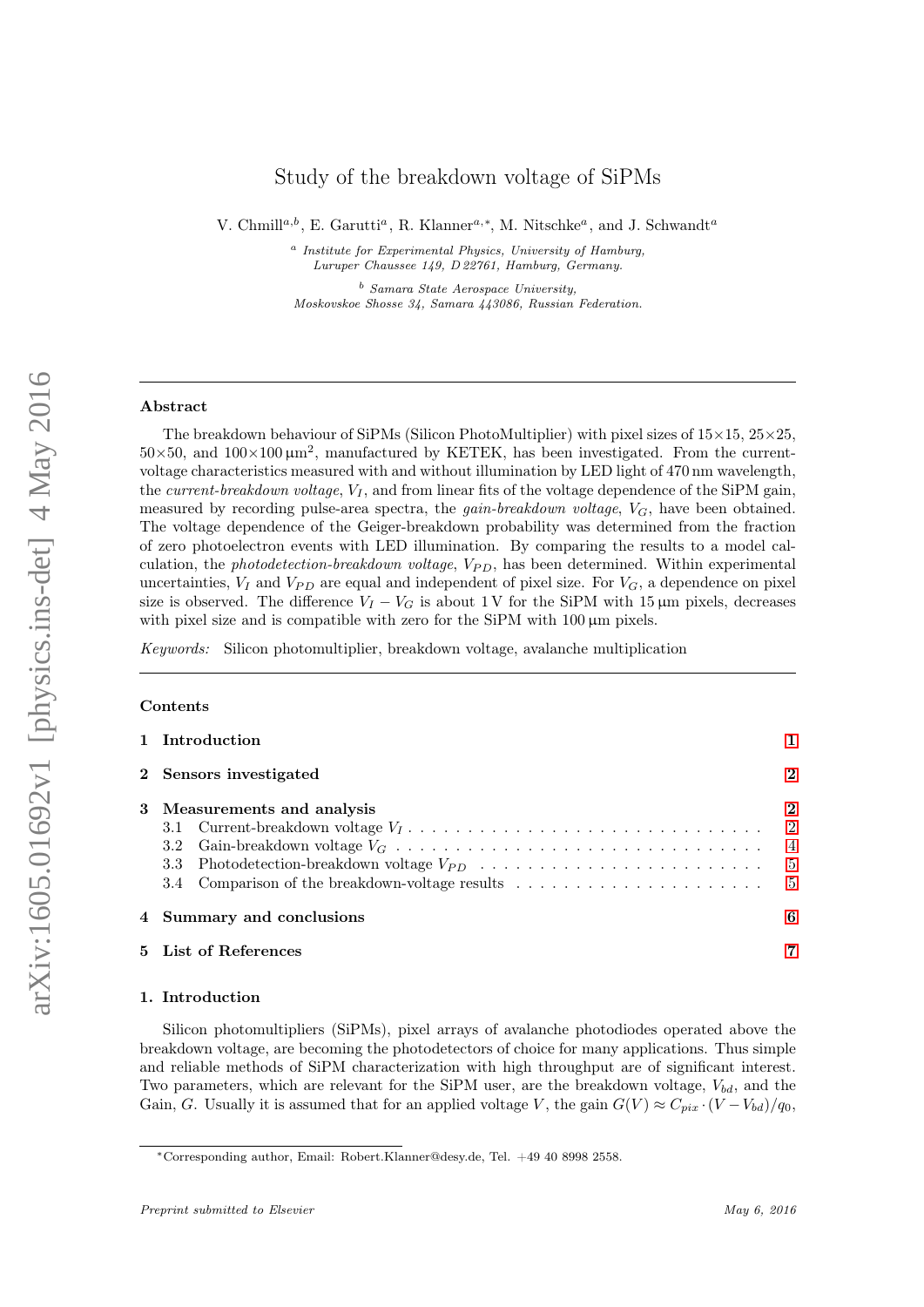with the single pixel capacitance,  $C_{pix}$ , and the elementary charge,  $q_0$ . In this contribution three different methods are used to determine the breakdown voltages for SiPMs with four different pixel sizes fabricated by KETEK [\[1\]](#page-6-1). We find that the different methods result in different values of the breakdown voltage. These observations are also relevant for the understanding and simulation of the breakdown mechanism and the response of SiPMs.

### <span id="page-1-0"></span>2. Sensors investigated

The SiPMs investigated were produced by KETEK [\[1\]](#page-6-1). Four SiPMs of similar design and pixel sizes of  $15 \times 15 \mu m^2$  to  $100 \times 100 \mu m^2$  have been investigated. In addition, measurements were made on a single-pixel with an area of  $1 \text{ mm}^2$ . Fig. [1](#page-1-3) shows a schematic cross section of a single pixel, and the electrical model used for the analysis. Table [1](#page-1-4) shows electrical parameters of the different SiPMs: The pixel capacitance,  $C_{pix}$ , the quenching resistance,  $R_q$ , and the capacitance  $C_q$ , which is in parallel to  $R_q$ . They have been determined by capacitance-frequency measurements at a bias voltage 27 V using the method discussed in Ref. [\[2\]](#page-6-2). From the  $C - V$  measurements the depth of the avalanche zone was estimated to be  $\approx 0.9 \,\mu$ m. We note that MP15 comes from a different production run than the other three SiPMs.

<span id="page-1-3"></span>

<span id="page-1-4"></span>Figure 1: (a) Schematic cross section, and (b) electrical model of a single SiPM pixel.

|                   | MP15   | PM25     | <b>PM50</b> | <b>PM100</b> | <b>PNCV</b>     |
|-------------------|--------|----------|-------------|--------------|-----------------|
| $N_{pix}$         | 4382   | 1600     | 400         | 100          |                 |
| pitch $[\mu m]$   | 15     | 25       | 50          | 100          | 1000            |
| [ff]<br>$C_{pix}$ | 18     | 69       | 330         | 15000        | $11 \cdot 10^6$ |
| [fF]<br>$C_q$     | $<\,5$ | $< 10\,$ | 25          | 155          |                 |
| $R_q$ [kΩ]        | 750    | 500      | 340         | 410          | 0.13            |

Table 1: Parameters of the SiPMs investigated.

### <span id="page-1-1"></span>3. Measurements and analysis

### <span id="page-1-2"></span>3.1. Current-breakdown voltage V<sup>I</sup>

For the determination of the *current-breakdown voltage*,  $V_I$ , the SiPM currents as a function of the reverse voltage between 0 and 40 V have been measured for the SiPM in the dark, and illuminated by an LED with a wavelength of 470 nm. At this wavelength the light attenuation length at  $20\degree\text{C}$  is about  $0.5\,\mu\text{m}$ , and most of the electron-hole pairs are generated close to the p n junction. The measurements were taken at 20 $\degree$ C without light, referred to as no LED, and two light intensities, low LED and high LED. Fig. [2](#page-2-0) show as examples the measured  $I - V$  curves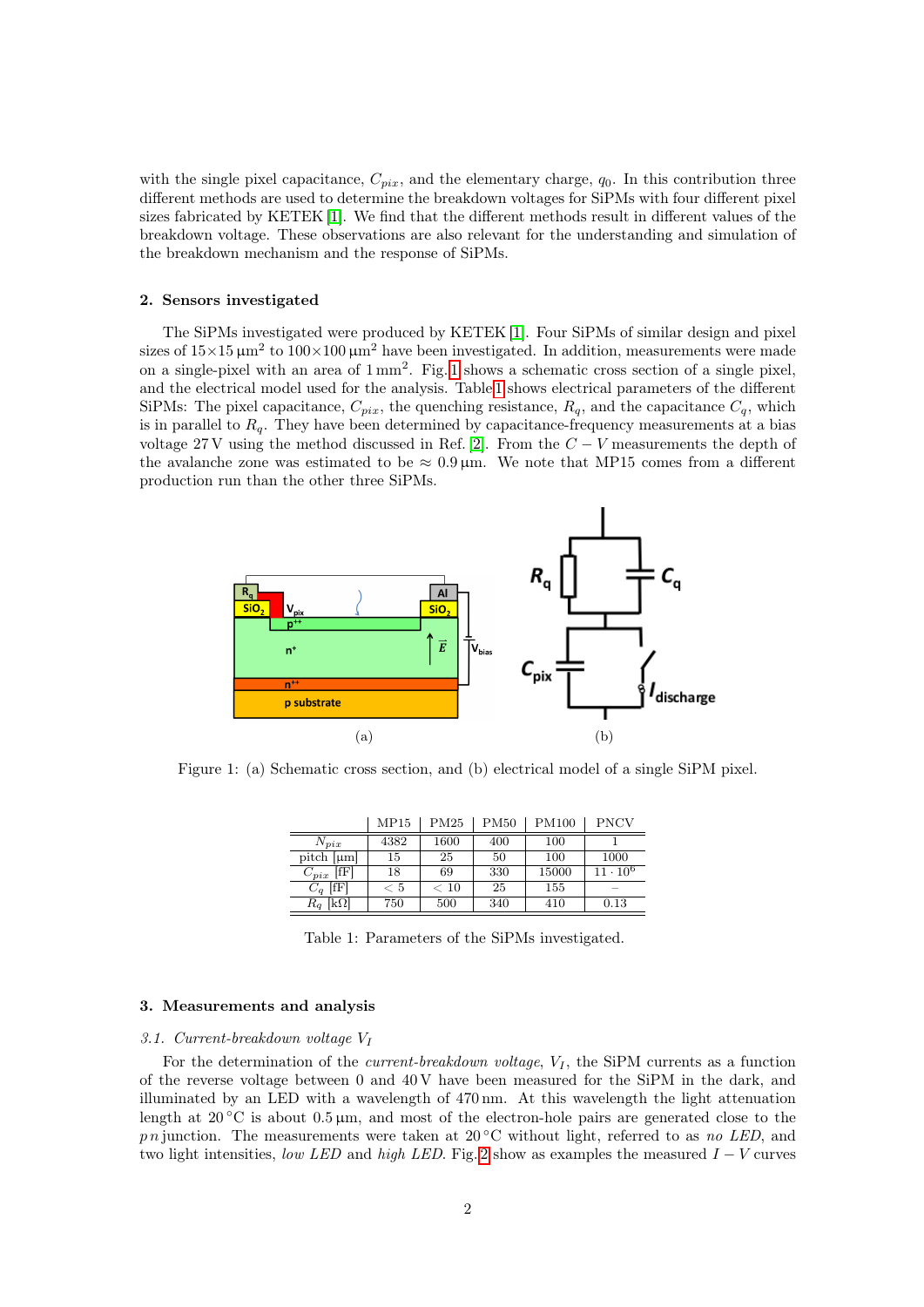for MP15 and for PNCV. For the single-pixel PNCV, the value of  $R_q = 130 \Omega$  is too small to quench the avalanche, and at the breakdown voltage the current is limited only by the voltage source. The currents with LED are approximately constant up to about 10 V, then show a gradual increase due to avalanche multiplication, which is followed by a sudden increase at the breakdown voltage. The dark current has a markedly different voltage dependence. For example, for MP15 it is constant up to the breakdown voltage, and above the breakdown voltage the slope is steeper than the current due to the light. We interpret this as evidence that most of the sub-breakdown dark current misses the amplification region. The surface generation current from the  $Si-SiO<sub>2</sub>$ interface could be the main source of dark current below breakdown.

<span id="page-2-0"></span>

Figure 2: (a) Current-voltage characteristics for MP15, and (b) for PNCV. Shown are the dark current, labeled no LED, and the current for two light intensities low LED and high LED, with the no LED current subtracted.

For the determination of  $V_I$  from the  $I-V$  measurement, the method of the Inverse Logarithmic Derivative,  $ILD = (\mathrm{d} \ln |I|/\mathrm{d} V)^{-1}$ , proposed in Ref. [\[3\]](#page-6-3), is used. The *ILD* allows to characterize  $I(V)$  curves:

- For a forward biased diode  $I(V) \propto e^{q_0 V/n kT} \to ILD = (n \cdot kT)/q_0 = const.$
- for a reverse biased diode below the breakdown voltage,  $V_{bd}$ ,  $I(V) \propto 1/|V V_{bd}|^{\alpha} \rightarrow ILD$  $-|V - V_{bd}|/\alpha$ , and
- for a SiPM with gain  $G \propto (V V_{bd})$ , photon-detection efficiency  $PDE \propto (V V_{bd})^{\kappa}$ , and cross talk XT,  $I(V) \propto G \times PDE \times (1+XT)$  for  $V > V_{bd}$ ,  $ILD \approx (V - V_{bd})/(1+\kappa)$ , as long as the contribution from XT can be ignored.

We calculate ILD using a cubic spline interpolation. Fig. [3](#page-3-1) shows ILD for the  $I - V$  curves of MP15 shown in Fig. [2.](#page-2-0) Below the breakdown voltage, ILD shows a linear voltage dependence with a negative slope, and above breakdown, ILD starts with a linear rise changing to a quadratic dependence at higher voltages. As expected, the values for low LED and high LED are compatible, whereas the values for no LED above breakdown are smaller, reflecting the steeper slope of the  $I(V)$  curve. We note that the positions of the minima of the ILD curves with and without illumination are the same.

Fig. [4](#page-3-2) shows for PM25, PM50, PM100 and PNCV the  $I - V$  curves for high LED and the corresponding ILDs. Four methods have been used to determine the current-breakdown voltage,  $I_V$ : The minimum of  $ILD$  as obtained from a parabola of the three values around the minimal ILD values (red crosses in Fig. [4\)](#page-3-2); The intercepts with the x axis of straight-line fits to the values below and above breakdown (red lines); The intercept of a quadratic fit to the values above breakdown. The different values obtained for  $V_I$  agree within  $\pm 100$  mV for MP15, and within ±50 mV for PM25, PM50 and PM100. For the PNCV only the linear fit below breakdown is possible. The results of the fits including their spread are shown in Fig. [7,](#page-5-1) which summarizes the results from the different breakdown-voltage determinations presented in the paper. We note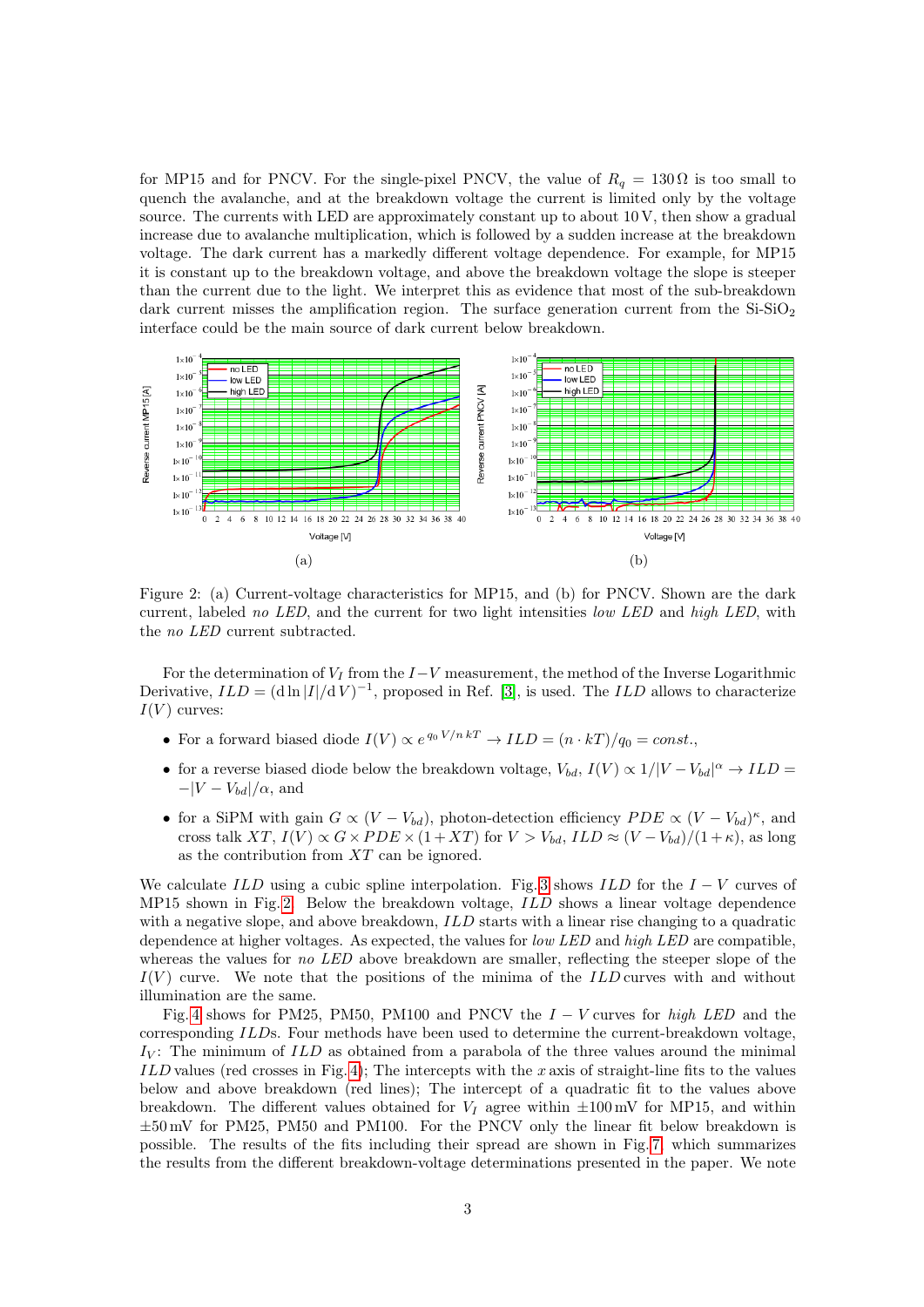<span id="page-3-1"></span>

Figure 3: Inverse Logarithmic Derivative, ILD, for MP15.

<span id="page-3-2"></span>

Figure 4: Current (solid triangles, right scale) and ILD (crosses, left scale) results for (a) PM25, (b) PM50, (c) PM100, and (d) PNCV for high LED. The dashed, dotted lines are linear, quadratic fits to the ILD values, respectively. The large crosses indicate the positions of the ILD minima.

that the values for  $V_I$  obtained from the no LED measurements are compatible. However, their uncertainties are larger.

# <span id="page-3-0"></span>3.2. Gain-breakdown voltage  $V_G$

For the gain measurement, the signals from the SiPMs for no LED and low LED have been recorded using a CAEN QDC [\[4\]](#page-6-4) for several voltages above the breakdown voltage. A gate width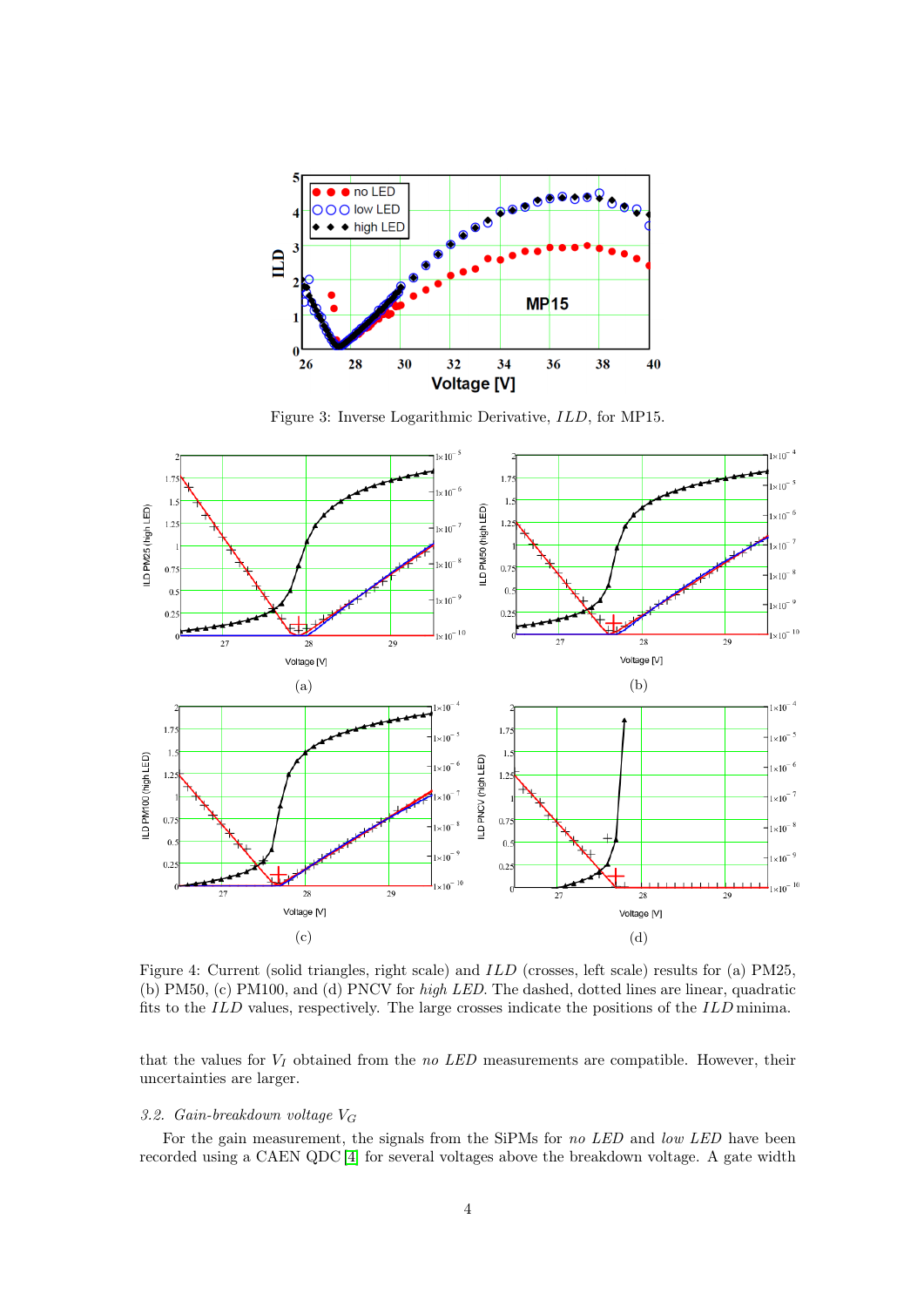of 100 ns was used for the MP15 measurement, and 200 ns for PM25, PM50 and PM100. The gains have been determined from the distances between the 0, 1, 2, etc. photo-electron  $(pe)$ peaks. Various methods, like fits of separate Gauss functions to the pe peaks  $(MG \text{ fit})$  and Fourier transforms gave compatible results. For PM100, the dark-count rate was very high and for voltages above 29.5 V a reliable extraction of the gain was not possible. Fig. [5](#page-4-2) shows the gain values as function of biasing voltage from the MG fits. The intercept of the fit by a linear function with the x axis gives the gain-breakdown voltage,  $V_G$ . Typical statistical uncertainties are  $10-20$  mV, and the systematic errors are estimated to be  $50 \,\text{mV}$ . The  $V_G$  values are shown in Fig. [7.](#page-5-1)

<span id="page-4-2"></span>

Figure 5: Gain versus bias voltage and straight line fits to determine the gain-breakdown voltage  $V_G$ .

### <span id="page-4-0"></span>3.3. Photodetection-breakdown voltage  $V_{PD}$

The low LED data, used for the  $V_G$  determination, have also been used for determining the relative Photon-Detection-Efficiency,  $PDE$ . The fraction of events with zero pe,  $f_0$ , has been obtained from the number events with a pulse area,  $PA$ , less than  $1/2$  of the one-pe  $PA$ , and the relative PDE calculated using Poisson statistics:  $PDE \propto -\ln(f_0)$ . For the description of the voltage dependence of  $PDE$ , the following simplified model has been developed. A constant electric field  $E$  has been assumed in an avalanche region of width  $w$ . The breakdown probability for an electron injected at the  $p \, n$  junction was calculated using the formulae given in Ref. [\[5\]](#page-6-5) and the parameterizations of the ionization coefficients from Ref.  $[6]$ . The resulting values of w has then been varied, until the calculated breakdown-probability curve matched the PDE data. The values of  $w \approx 0.775 \,\mathrm{\mu m}$  and  $E \approx 350 \,\mathrm{kV/cm}$  are compatible with the results from the  $C - V$ measurements. The data−model comparisons are shown in Fig. [6.](#page-5-2) From the intercept of the model curve with the x axis, the values of  $V_{PD}$ , shown in Fig. [7,](#page-5-1) were obtained. We note that the voltage range for which the model provides a good description of the data, increases with pixel size. This is expected, as pixel-edge effects are more significant for the smaller pixels.

### <span id="page-4-1"></span>3.4. Comparison of the breakdown-voltage results

Fig. [7](#page-5-1) compares the results of the three methods used to determine the breakdown voltages of the SiPMs as function of pixel pitch. The values of the current-breakdown voltages,  $V_I$ , and of the photodetection-breakdown voltages,  $V_{PD}$ , agree within their experimental uncertainties. With the help of the model calculation presented in Sect. [3.3,](#page-4-0) we identify them with  $V_{turn\, on}$ , the voltage at which the Geiger breakdown turns on. We note that within the uncertainties of the measurements,  $V_{turn\,on}$  is independent of pixel pitch. The values of the gain-breakdown voltages  $V_G$  show a significant decrease with decreasing pixel size: For the SiPM with 100  $\mu$ m pitch the difference  $V_I - V_G$  is compatible with zero, whereas  $V_I - V_G \approx 1 \,\text{V}$  for 15 µm pitch. A lower value for  $V_G$  than for  $V_{turn\,on}$  is not unexpected, as the charge multiplication required to form a plasma channel and turn on a Geiger discharge is significantly larger, than the one required to maintain the plasma channel [\[7\]](#page-6-7). However, we do not understand, why the difference changes with pixel pitch.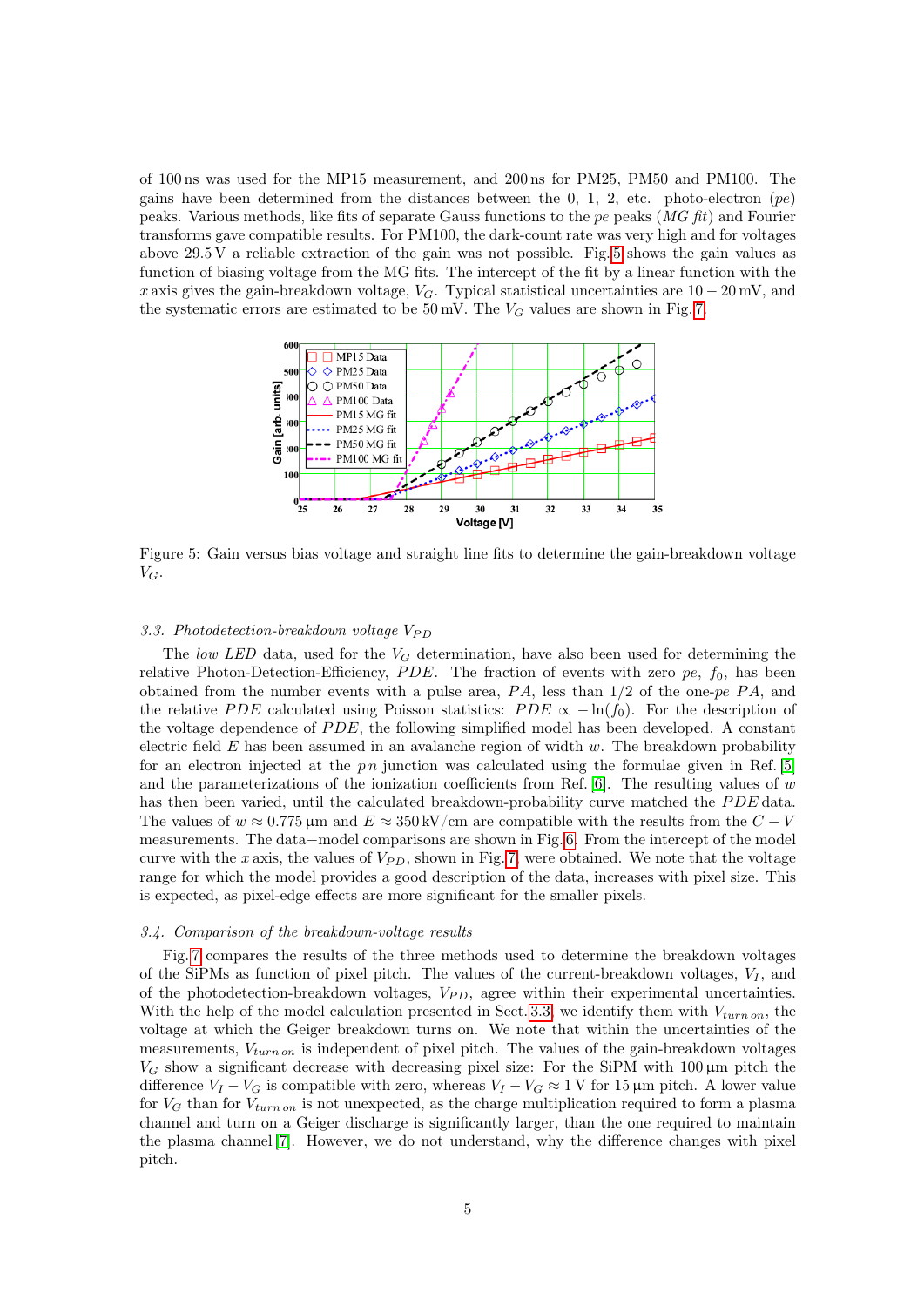<span id="page-5-2"></span>

Figure 6: Relative *PDE* as function of bias voltage, and comparison to the model calculations. The individual curves are shifted by multiples of 0.2.

<span id="page-5-1"></span>

Figure 7: (a) Values of the breakdown voltages  $V_I$ ,  $V_G$  and  $V_{PD}$  as function of pixel pitch. (b) Differences  $V_I - V_G$  and  $V_{PD} - V_G$ .

#### <span id="page-5-0"></span>4. Summary and conclusions

This paper presents three methods to determine the breakdown voltages of SiPMs:

- 1. V<sup>I</sup> from the current−voltage dependence,
- 2.  $V_G$  from the gain-voltage dependence,
- 3. V<sub>PD</sub> from the photodetection efficiency–voltage dependence.

These methods were used to characterize SiPMs produced by KETEK with pixel pitches of 15, 25,  $50$  and  $100 \mu m$ . In addition, for a single-pixel SiPM with 1 mm pitch without quenching resistor,  $V_I$  has been determined from  $I - V$  measurements below breakdown. It is found that  $V_I \approx V_{PD}$ and that for the SiPMs from one production run,  $V_I$  is independent of pixel size. Using a model calculation for the probability of a Geiger discharge for an electron injected at the  $p\,n$  junction,  $V_I$  and  $V_{PD}$  are identified as the turn-on voltage of the Geiger discharge. It is observed that  $V_G$ has a significant dependence on pixel size:  $V_I - V_G$  is approximately 1 V for the  $(15 \,\mu\text{m})^2$  pixel, decreasing to zero for  $(100 \,\mu\text{m})^2$ . Whereas  $V_I > V_G$  is expected, the dependence on pixel size is not understood. We conclude that the  $I - V$  measurement does not determine  $V_G$ , which is the relevant quantity for the user, as the SiPM gain at the bias voltage  $V$  is proportional to the voltage  $V - V_G$ . The observed differences in breakdown voltages provides evidence that the turn-on and turn-off voltages of Geiger discharges are different, which should be taken into account when modeling the response of SiPMs.